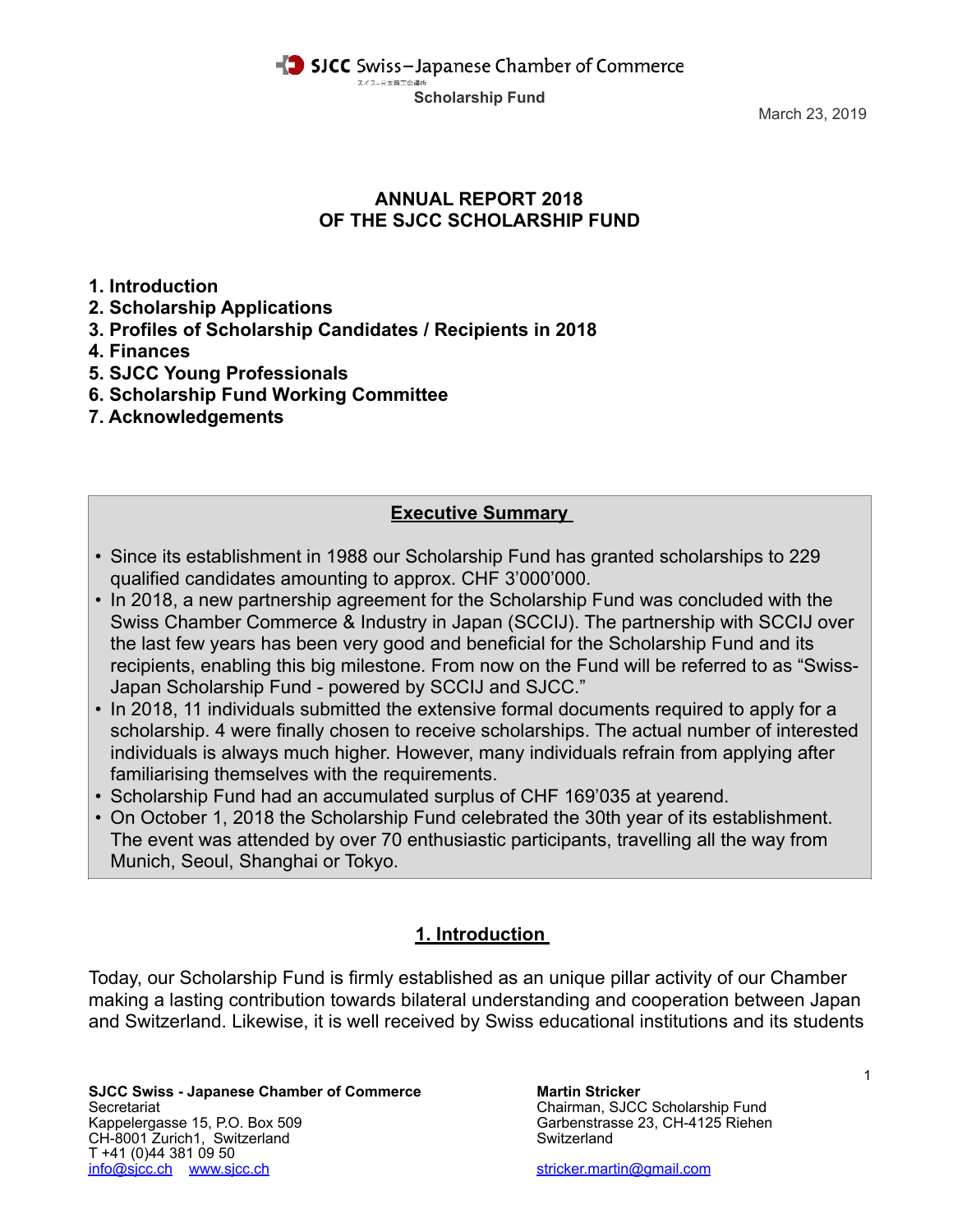

providing them with international experience and competence in building bridges across cultural and social differences.

In retrospect, we wish to thank our former sponsors, "Stiftung Mercator Schweiz" and its Chairman for their generous financial support during the decisive developing stages of our Scholarship Fund from 2001 until 2006.

Subsequently, donations were received from Hilti Foundation (incl. offering regular internships in Japan), Credit Suisse, Julius Bär, UBS, Sika, the Swiss Chamber of Commerce & Industry in Japan (SCCIJ), GC Corporation, most recently from MM Automobile Schweiz AG and JSL Academy, and, not the least, from our Chamber together with many of its individual members who have contributed towards the progress of our Scholarship Fund. It is their continuous support that has laid the financial foundation to realise this important investment into future Swiss-Japan business relations!

# **2. Scholarship Applications**

### **Summary 2018**

11 formal applications

4 scholarships granted

The actual number of interested individuals is always much higher. However, many individuals refrain from applying after familiarising themselves with the requirements and all the documents that need to be prepared for this purpose.

# **3. Profiles of Scholarship Candidates / Recipients in 2018**

### **Pro Memoria: Typical profile of a ccholarship candidate**

- Female or male graduate from university or qualified professional with apprenticeship
- Age less than 32 years, resident of Switzerland
- Has already acquired good basic knowledge of spoken and written Japanese preparing for his/her Japan training<br>• Highly motivated and committed to a "Japan Year" consisting of 3-6 m intensive Japanese language study and
- Highly motivated and committed to a "Japan Year" consisting of 3-6 m intensive Japanese language study and 6-9 m internship in a Japanese or international company
- Well balanced and positive personality with clear goals and willingness to adapt to different customs and culture
- Displays an entrepreneurial spirit and risk tolerance

Four individuals were newly chosen for the scholarship program in 2018. Their personalities, educational qualifications and, notably, motivation have been verified in two personal interviews. The respective conclusions and recommendations were then discussed in the Scholarship Committee which ultimately decided on scholarships. As a consequence, this

**SJCC Swiss - Japanese Chamber of Commerce Martin Stricker<br>Secretariat Chairman, SJCC** Kappelergasse 15, P.O. Box 509 Garbenstrasse 23, CH-4125 Riehen<br>CH-8001 Zurich1. Switzerland Switzerland CH-8001 Zurich1, Switzerland T +41 (0)44 381 09 50 [info@sjcc.ch](mailto:info@sjcc.ch) [www.sjcc.ch](http://www.sjcc.ch) [stricker.martin@gmail.com](mailto:stricker.martin@gmail.com)

Chairman, SJCC Scholarship Fund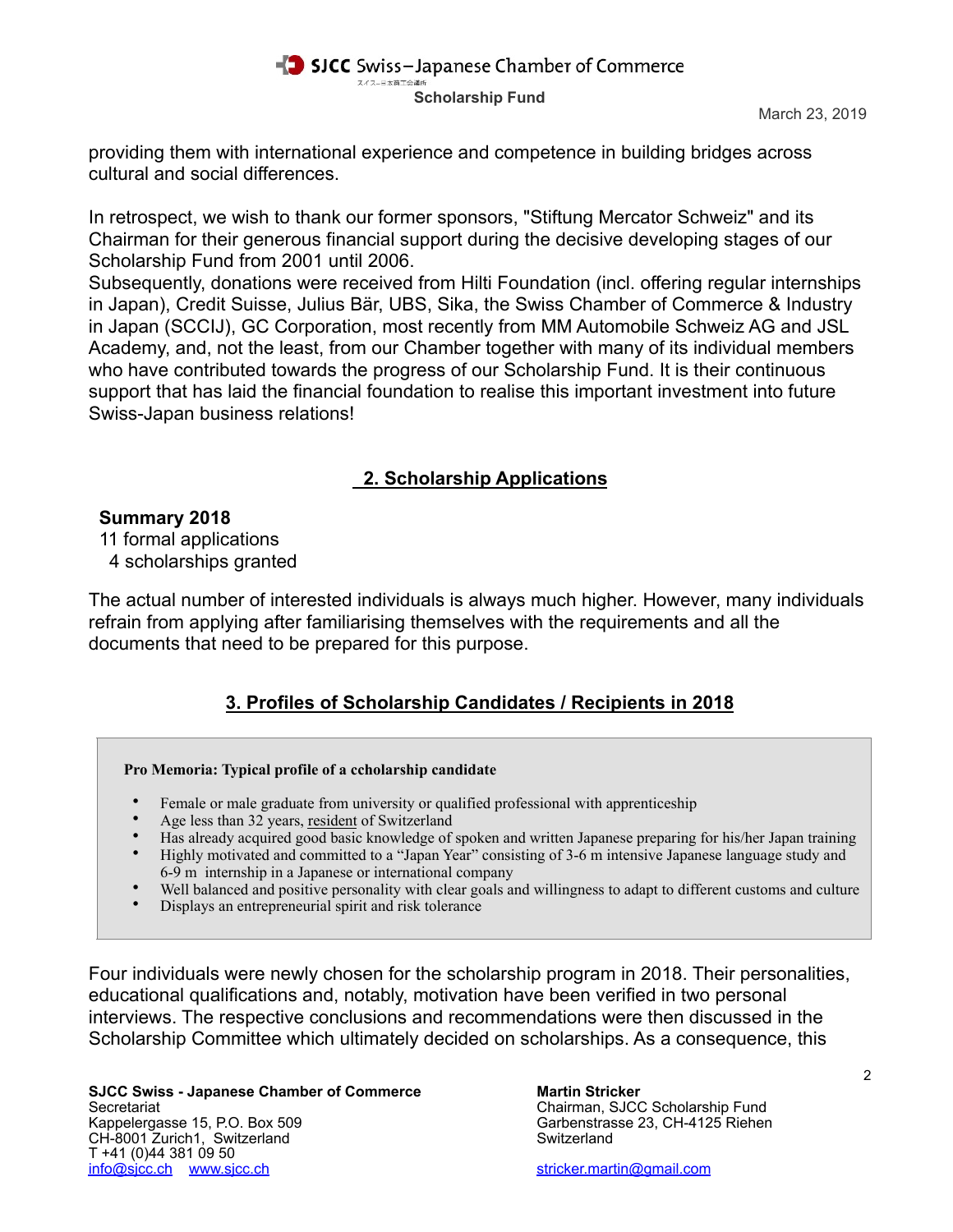#### SICC Swiss-Japanese Chamber of Commerce スイス-日本商工会議所 **Scholarship Fund**

procedure has over the years ensured a minimal failure rate, i.e. only 6 scholarship recipients (out of 229) have not completed their "SJCC Japan Year".

### **4. Finances**

Our Balance Sheet remained very healthy with an accumulated surplus (cash at banks) of CHF 169'035.34 at yearend. Contingent Liabilities, i.e. outstanding but committed scholarship payments amounted to JPY 3'500'000 to be carried forward to 2019.

We have been very fortunate to have received donations from the following companies: MM Automobile Schweiz AG; JSL Academy. Additionally significant contributions were received from the Swiss Japanese Chamber of Commerce & Industry in Japan (SCCIJ) and SJCC.

We are very humbled and encouraged by the steady increase in sponsors and the strong partnership with the SCCIJ.

# **5. SJCC Young Professionals (formerly SJCC Alumni Association)**

Our alumni association founded in April 2002 with activities in Switzerland and Japan primarily serves scholarship recipients as a platform for further developing their knowledge and experience of Japan. On December 5th 2016, the SJCC Alumni Organisation association has been renamed to "SJCC Young Professionals". Foremost to welcome and include young people who may not (yet) be scholarship recipients but have professional interest in Japan or simply would like to network with like-minded people.

In Japan it is also a "home away from home" supporting new arrivals in various administrative procedures, recommending internship opportunities, contacts with the Embassy of Switzerland, the Swiss Business Hub Japan, the Swiss Chamber of Commerce & Industry in Japan etc.

Upon return to Switzerland all registered alumni are offered a free initial membership in the Chamber. Thus, both institutions can share and benefit from each other's experience, knowledge and competence. I may also mention here that the President of the Alumni Association serves on the Executive Committee of the Chamber.

# **6. Strong partnership with SCCIJ**

Due to the excellent cooperation between the SCCIJ and SJCC, it was decided in 2017 to create a joint working committee to come up with a working proposal to establish a joint fund. This work was successfully concluded in 2018 and a new partnership agreement has come into effect. The partnership with SCCIJ over the last few years has been very good and beneficial for the Scholarship Fund and its recipients enabling this big milestone. From now on the Fund will be referred to as "Swiss-Japan Scholarship Fund - powered by SCCIJ and SJCC."

**SJCC Swiss - Japanese Chamber of Commerce Martin Stricker<br>Secretariat Chairman, SJCC** Kappelergasse 15, P.O. Box 509 Garbenstrasse 23, CH-4125 Riehen (CH-8001 Zurich1. Switzerland CH-8001 Zurich1. CH-8001 Zurich1, Switzerland T +41 (0)44 381 09 50 [info@sjcc.ch](mailto:info@sjcc.ch) [www.sjcc.ch](http://www.sjcc.ch) [stricker.martin@gmail.com](mailto:stricker.martin@gmail.com)

Chairman, SJCC Scholarship Fund